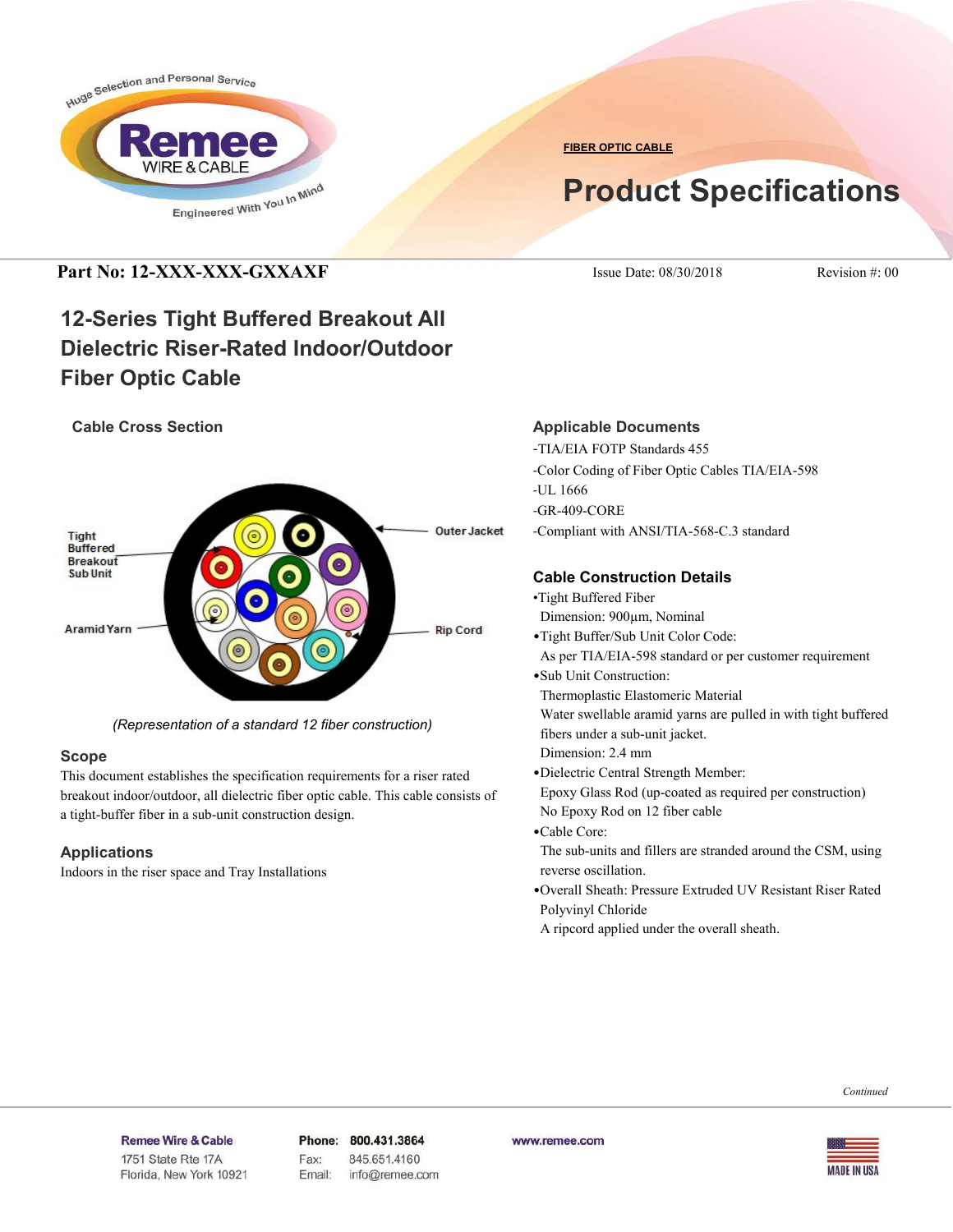

| <b>Nominal Cable Dimensions &amp; Weights</b>                          |                     |                                        |                       |                               |  |
|------------------------------------------------------------------------|---------------------|----------------------------------------|-----------------------|-------------------------------|--|
| Remee Products Part<br>Number                                          | Number<br>of Fibers | Number<br>of Fibers<br>Per Sub<br>Unit | Cable OD<br>in $(mm)$ | Weight<br>$lb/1000ft$ (kg/km) |  |
| <b>12-002-XXX-GXSAXF</b>                                               | $\overline{2}$      | 1                                      | 0.320(8.1)            | 37 (55)                       |  |
| <b>12-004-XXX-GXSAXF</b>                                               | $\overline{4}$      | 1                                      | 0.320(8.1)            | 35 (53)                       |  |
| <b>12-006-XXX-GXSAXF</b>                                               | 6                   | 1                                      | 0.381(9.7)            | 57 (85)                       |  |
| <b>12-008-XXX-GXSAXF</b>                                               | 8                   | 1                                      | 0.440(11.2)           | 71 (105)                      |  |
| <b>12-012-XXX-GXNAXF</b>                                               | 12                  | 1                                      | 0.490(12.5)           | 77 (115)                      |  |
| <b>12-024-XXX-GXSAXF</b>                                               | 24                  | $\mathbf{1}$                           | 0.685(17.4)           | 162(241)                      |  |
| <b>12-036-XXX-GXSAXF</b>                                               | 36                  | 1                                      | 0.778(19.8)           | 198 (295)                     |  |
| *Cables printed in meters will have a "-MR" suffix on the part number. |                     |                                        |                       |                               |  |

| <b>Jacket Color</b> |              |  |  |  |
|---------------------|--------------|--|--|--|
| Designation         | Color        |  |  |  |
| B                   | <b>Black</b> |  |  |  |
| Y                   | Yellow       |  |  |  |
| Z                   | Orange       |  |  |  |
| A                   | Aqua         |  |  |  |
| М                   | Violet       |  |  |  |

| Fiber Type $(P/N)$                      |        | Maximum Attenuation dB/km |         | Overfill Launch Min<br>Bandwidth<br>(MHz-km) |        | EMBc<br>$(MHz-km)$ | Gigabit Ethernet Mini-<br>mum Link Distance<br>(Meters) |        | 10 Gigabit Ethernet<br>Minimum Link Dis-<br>tance (Meters) |        |                |
|-----------------------------------------|--------|---------------------------|---------|----------------------------------------------|--------|--------------------|---------------------------------------------------------|--------|------------------------------------------------------------|--------|----------------|
|                                         | 850 nm | 1300 nm                   | 1310 nm | 1550 nm                                      | 850 nm | 1300 nm            |                                                         | 850 nm | 1300 nm                                                    | 850 nm | 1300 nm        |
| 62.5µm OM1 1GIG (22J)                   | 3.2    | 1.0                       | N/A     | N/A                                          | 200    | 600                | N/A                                                     | 300    | 550                                                        | 32     | $\overline{a}$ |
| 50um OM2 10GIG (12D)                    | 3.0    | 1.0                       | N/A     | N/A                                          | 750    | 500                | N/A                                                     | 800    | 550                                                        | 150    | ۰              |
| 50um OM3 10GIG (12N)                    | 3.0    | 1.0                       | N/A     | N/A                                          | 1500   | 500                | 2000                                                    | 1000   | 550                                                        | 300    | ٠              |
| 50um OM4 10GIG (12V)                    | 3.0    | 1 <sub>0</sub>            | N/A     | N/A                                          | 3500   | 500                | 4700                                                    | 1040   | 550                                                        | 550    | ٠              |
| SM OS2 G.652.D (76K)                    | N/A    | N/A                       | 0.40    | 0.30                                         | N/A    | N/A                | N/A                                                     | N/A    | 5000                                                       | N/A    | 10000          |
| SM OS2 G.652.D (74K)                    | N/A    | N/A                       | 0.35    | 0.25                                         | N/A    | N/A                | N/A                                                     | N/A    | 5000                                                       | N/A    | 10000          |
| SM OS2 G.652.D/G.657.A1 BIF (76U)*      | N/A    | N/A                       | 0.40    | 0.30                                         | N/A    | N/A                | N/A                                                     | N/A    | 5000                                                       | N/A    | 10000          |
| SM OS2 G.652.D/G.657.A2, B2 BIF (76F)** | N/A    | N/A                       | 0.40    | 0.30                                         | N/A    | N/A                | N/A                                                     | N/A    | 5000                                                       | N/A    | 10000          |

 *\* G.657.A1 (76U) Mandrel Radius of 10mm, 1 turn at 1550nm with an induced attenuation of ≤0.50dB*

 *\*\* G.657.A2,B2 (76F) Mandrel Radius of 7.5mm, 1 turn at 1550nm with an induced attenuation of ≤0.40dB*

 *Please call the factory for all other fiber types*



Remee Wire & Cable Issue No.: 05

Florida, New York 10921

Phone: 800.431.3864 Fax: 845.651.4160 info@remee.com Email:

www.remee.com